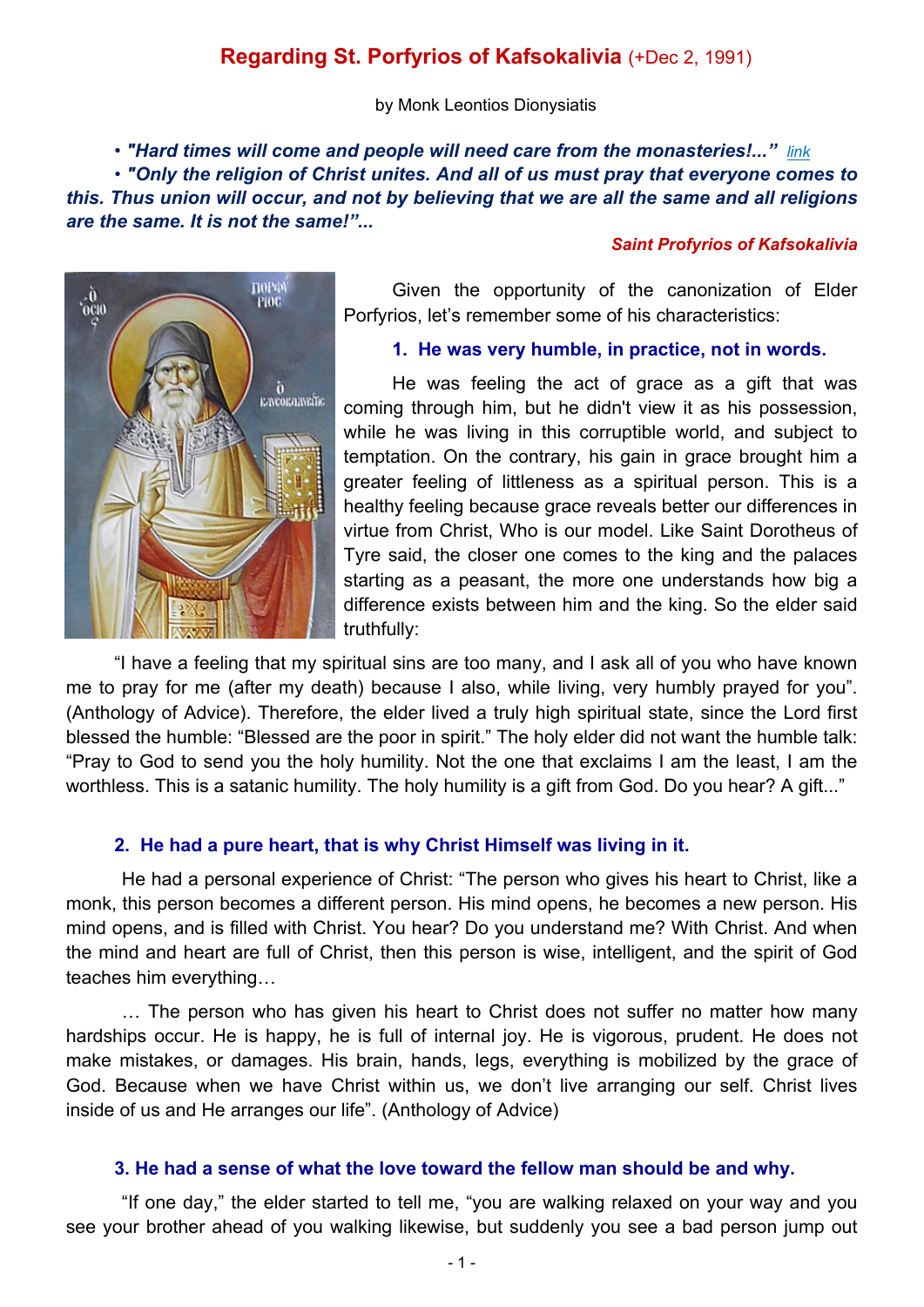from a side-street and attacking your brother with a knife, hitting him, pulling his hair, injuring him and striking him down in blood, you in front of this site. Will you be angry against your brother or will you be sorry for him?"

 I was surprised by Elder's question, and I asked him back: "How is it possible to get to become angry against my injured brother who fell victim to the evildoer? The thought didn't even cross my mind. Surely I will be sorry and I will try to help him as much as I can."

 "So," the Elder continued, "every person, that offends you, hurts you, slanders you, or wronged you in any way, is your brother who fell in the hands of evildoer devil. When you see your brother wrong you, what should you do? You should be very sorry for him, sympathize him and ask God fervently and silently to support you in this difficult moment of your ordeal and give his mercy to your brother, who fell victim to the robber devil, and God will help you as well as your brother.

 Because, if you don't do that, if you on the contrary get angry against your brother, opposing his attack with your counterattack, then the devil who is sitting on your brother's neck jumps up on your neck as well, tormenting both of you."

### (Anthology of Advice)

 A proof of love is not to judge someone who is at fault, but try to change him / her with lenience and meekness.

 The holy Elder Porphyrios used to say, "Our goal is not to condemn something bad, but to correct it. With condemnation the person may be lost, but with understanding and help he can be saved. We have to look at the sinner with love and respect toward his freedom. When a family member drops a vase off the table and it breaks, usually we get angry. However, if that crucial moment we show understanding and excuse the damage with a movement of spiritual lift, we have gained both our soul and the brother's. And this is all our spiritual life: A movement of our uplifting, through the tribulation of sorrows, from the indignation of selfishness to the understanding of love." (Anthology of Advice) Also:

 I remember the Elder here who said: "Hey, when you scold someone who is at fault, what will he do then? Not only will he not listen to you, but he will try to defend himself and prove the contrary. And his soul will be closed up more. If however, you leave him alone and you don't scold him and you don't criticize him, his soul softens, you become friends, and eventually he comes and tells you the things you were going to say to him." (Ananias Koustenis' archive, Sayings A)

#### **4. He had great love toward God and the Orthodox Church.**

 "Inside the Church, therein lies the salvation," the Elder always told us. "Whoever is a member of the Church has no fear of the second death; there is no death for anyone inside the Church of Christ. Our Orthodoxy is perfect, it does not have any flaw." (Anthology of Advice) We observe that the Holy Elder speaks in the same manner that Evangelist John speaks in the Apocalypse:

 "Blessed and holy is he who has part in the first resurrection. Over such, the second death has no power." (Revelation 20:6) Even though he had not studied theology at a University, he still knew it, like the Apostles, by revelations from God. The Elder himself narrates how he lived a heavenly experience in the Cave of the Apocalypse on the island of Patmos:

 *"At one time, we went on pilgrimage (1964) to Saint John the Theologian in*